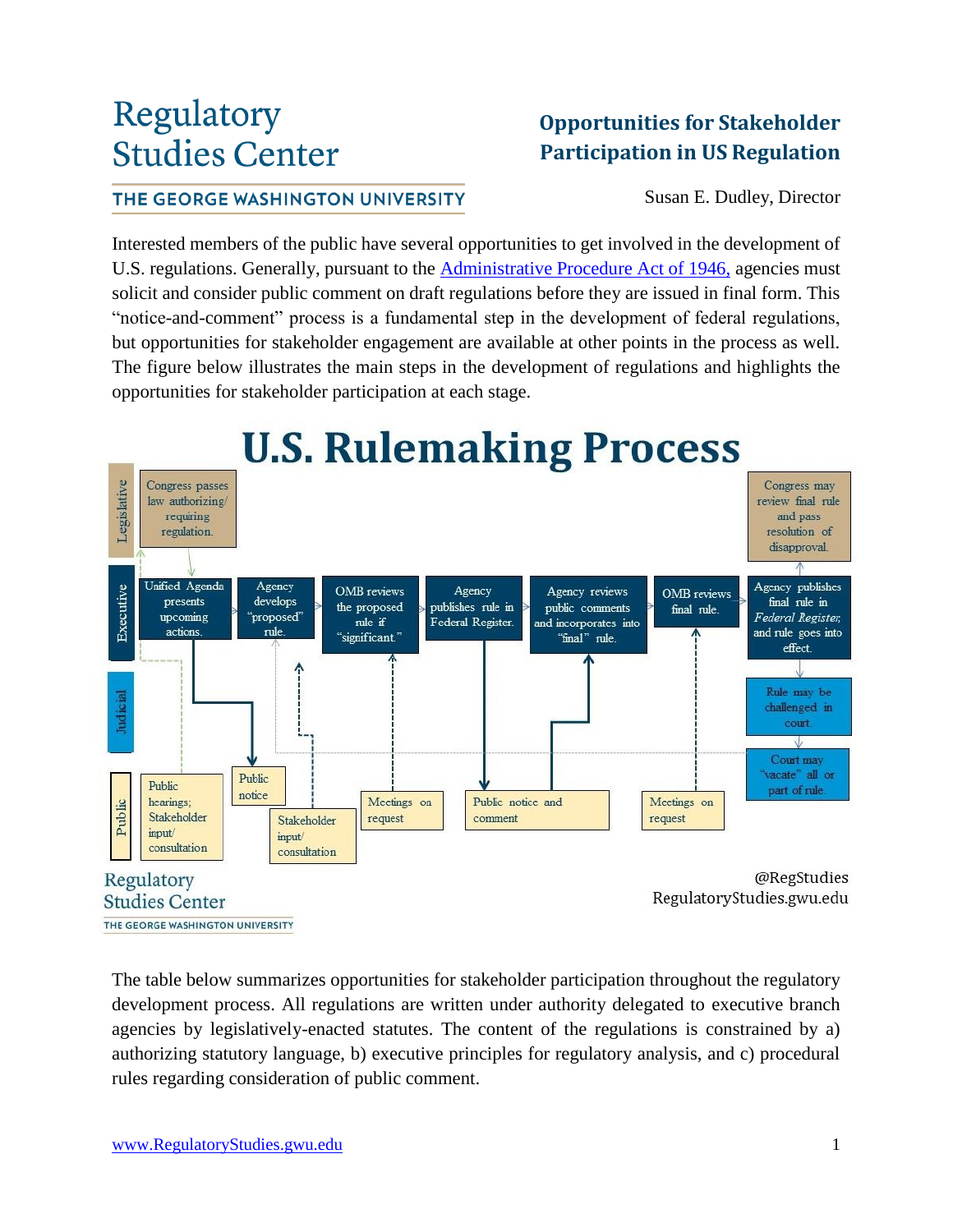| <b>Stage in Regulatory Process</b>                                                                                                                                                       | <b>Mode of Stakeholder Participation</b>                                                                                                                                                                                                         |
|------------------------------------------------------------------------------------------------------------------------------------------------------------------------------------------|--------------------------------------------------------------------------------------------------------------------------------------------------------------------------------------------------------------------------------------------------|
| <b>Authorizing Legislation</b><br>Must pass both houses of <b>Congress</b><br>and be signed by the president.                                                                            | Interested stakeholders may work with elected officials<br>to influence legislation that will authorize regulatory<br>action.                                                                                                                    |
| <b>Regulation Initiation</b><br>The Unified Agenda is the official<br>compendium of upcoming federal<br>regulatory activity, published<br>online twice a year.                           | The Unified Agenda often provides the first public<br>notice of agency activity. It is a searchable electronic<br>database that allows the public to identify upcoming<br>regulations of interest.                                               |
| <b>Draft Proposal</b><br>Agencies analyze alternatives and<br>draft a regulatory proposal.                                                                                               | Stakeholder participation on technical basis for<br>regulatory approach is often sought at this stage,<br>sometimes through an Advance Notice of Proposed<br>Rulemaking, or through more targeted inquiries.                                     |
| <b>Small Entity Impacts</b><br><b>Small Business Regulatory</b><br><b>Enforcement Fairness Act</b><br>(SBREFA) of 1996                                                                   | Small entities can participate in panels organized by the<br>Small Business Office of Advocacy to evaluate early<br>draft proposals (applicable to EPA, OSHA, and CFPB).                                                                         |
| <b>Executive Review</b><br>E.O. 12866.                                                                                                                                                   | Officials at the White House Office of Information and<br>Regulatory Affairs meet with members of the public<br>upon request while a regulation is under interagency<br>review.                                                                  |
| <b>Publication in Federal Register</b><br>Regulations.gov contains Federal<br><b>Register</b> notices of proposed<br>rulemaking and final rules, as well<br>as supporting documentation. | Agencies invite public comment on all aspects of<br>regulation. Commenting is not limited to stakeholders.<br>To be considered in final regulation, comments must be<br>filed on the public record, through channels such as<br>regulations.gov. |
| <b>Paperwork Burden Assessment</b><br>Paperwork Reduction Act of 1980.                                                                                                                   | Agencies must seek public comment on "burden" (time<br>and cost) involved in reporting requirements (including<br>information collected to comply with regulations) every<br>three years.                                                        |
| <b>Draft Final Rule</b>                                                                                                                                                                  | Under the APA, agencies must consider public<br>comments filed on the record during the comment<br>period as they develop their final regulation.                                                                                                |
| <b>Final Regulatory Review</b><br>Executive Order 12866.                                                                                                                                 | OIRA review of draft final rule and opportunity for<br>meetings.                                                                                                                                                                                 |

## **Modes of Stakeholder Participation in the Regulatory Process**